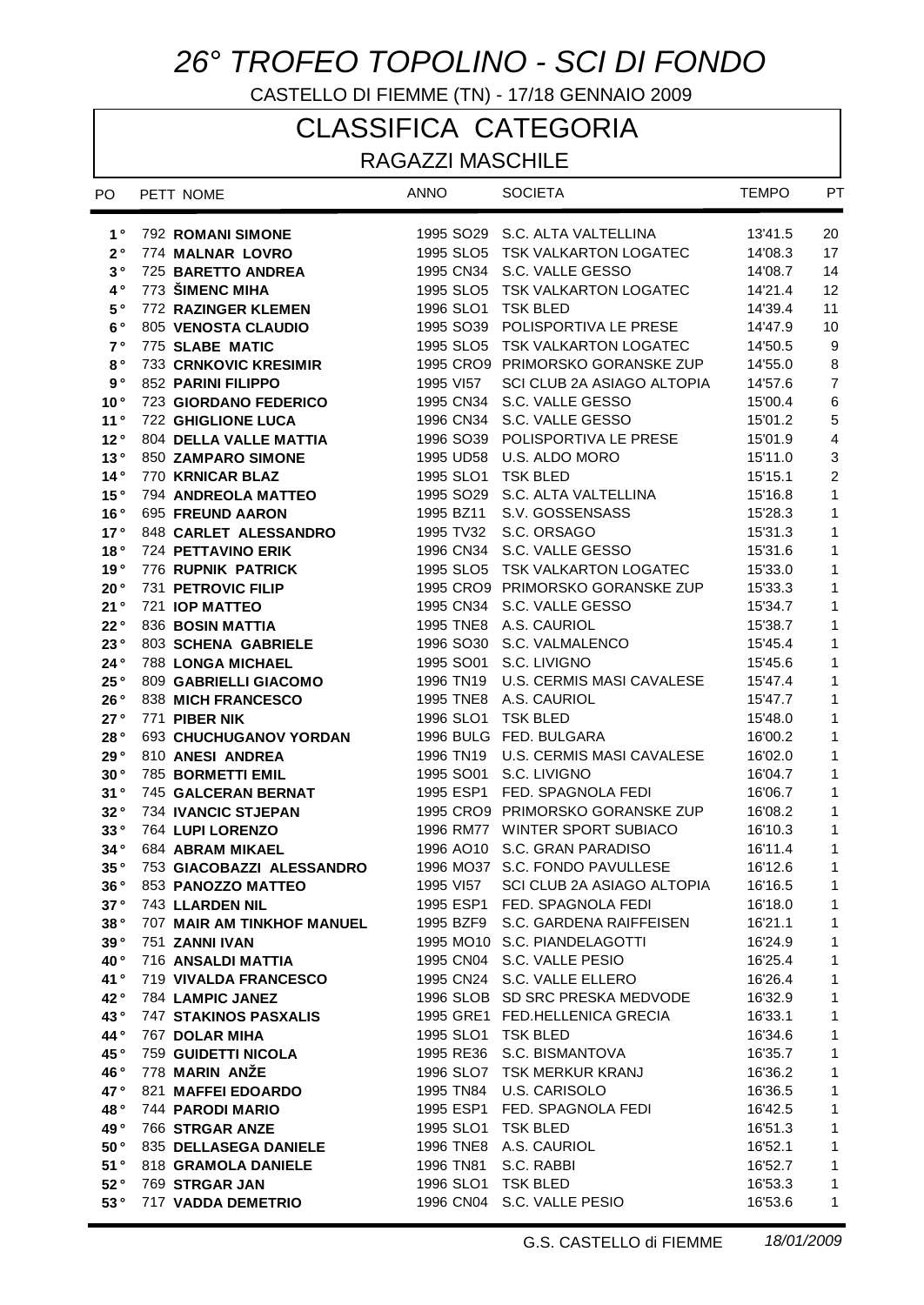## POS PETT NOME ANNO SOCIETA AND SOCIETA

| 54°           | 715 VADDA GREGORIO              |                    | 1995 CN04 S.C. VALLE PESIO         | 16'53.9 | $\mathbf{1}$   |
|---------------|---------------------------------|--------------------|------------------------------------|---------|----------------|
| 55°           | 686 BOVET RUBEN                 |                    | 1995 AO10 S.C. GRAN PARADISO       | 16'54.6 | $\mathbf{1}$   |
| 56°           | 779 ŠTEPEC JAKOB                |                    | 1996 SLO7 TSK MERKUR KRANJ         | 16'55.2 | $\mathbf{1}$   |
| 57°           | 780 CRV BENJAMIN                |                    | 1996 SLOA ND RATECE - PLANICA      | 16'56.2 | $\mathbf{1}$   |
| 58°           | <b>789 GURINI FEDERICO</b>      |                    | 1995 SO01 S.C. LIVIGNO             | 16'56.9 | $\mathbf{1}$   |
| 59°           | 701 ZELGER STEFAN               |                    | 1995 BZ44 S.C. SARENTINO           | 16'57.9 | $\mathbf{1}$   |
| 60°           | 839 LAZZERI LUCA                |                    | 1996 TNF1 POLISPORTIVA MOLINA      | 16'58.1 | $\mathbf{1}$   |
| 61°           | 826 DELLADIO PAOLO              |                    | 1996 TNC5 U.S. CORNACCI            | 16'59.6 | $\mathbf{1}$   |
| 62°           | 735 HLADIKA DAVID               |                    | 1995 CRO9 PRIMORSKO GORANSKE ZUP   | 17'01.4 | $\mathbf{1}$   |
| 63°           | <b>752 PIACENTINI LUCA</b>      |                    | 1995 MO30 S.S. FRASSINORO          | 17'03.4 | $\mathbf{1}$   |
| 64°           | 696 CAPPELLO FLORIAN            |                    | 1996 BZ17 ASV.PRAD/RAIFFEISEN/WERB | 17'03.9 | $\mathbf{1}$   |
| 65°           | 837 DAPRA' ANTON                |                    | 1996 TNE8 A.S. CAURIOL             | 17'05.1 | $\mathbf{1}$   |
| 66°           | <b>845 MERLER CRISTIANO</b>     |                    | 1995 TNF3 U.S. DOLOMITICA          | 17'06.6 | $\mathbf{1}$   |
| 67°           | 738 LLARDEN ORIOL               |                    | 1996 ESP1 FED. SPAGNOLA FEDI       | 17'07.1 | $\mathbf{1}$   |
| 68°           | 800 ANDREOLA ALEX               |                    | 1995 SO29 S.C. ALTA VALTELLINA     | 17'07.9 | $\mathbf{1}$   |
| 69°           | 690 ARNODO MATTEO               | 1995 BI06          | S.C. BIELLA                        | 17'08.2 | $\mathbf{1}$   |
| 70°           | 692 ANGELKOV STANISLAV          |                    | 1995 BULG FED. BULGARA             | 17'12.3 | $\mathbf{1}$   |
| 71°           | 851 FRIGO KEVIN                 | 1995 VI57          | SCI CLUB 2A ASIAGO ALTOPIA         | 17'14.2 | $\mathbf{1}$   |
| 72°           | <b>802 FANONI RENATO</b>        |                    | 1995 SO30 S.C. VALMALENCO          |         | $\mathbf{1}$   |
| 73°           |                                 |                    |                                    | 17'14.6 |                |
|               | 708 INSAM MARC                  |                    | 1995 BZF9 S.C. GARDENA RAIFFEISEN  | 17'17.2 | $\mathbf{1}$   |
| 74°           | 736 KARLOVIC JOSIP              |                    | 1996 CRO9 PRIMORSKO GORANSKE ZUP   | 17'21.1 | $\mathbf{1}$   |
| 75°           | 746 ARMENDARIZ JULEN            |                    | 1995 ESP1 FED. SPAGNOLA FEDI       | 17'22.2 | $\mathbf{1}$   |
| 76°           | 710 DEMETZ JOHANNES             |                    | 1995 BZF9 S.C. GARDENA RAIFFEISEN  | 17'31.1 | $\mathbf{1}$   |
| 77°           | 698 SCHUETZ SIMON               |                    | 1996 BZ36 S.C. SESVENNA VOLKSBANK  | 17'32.2 | $\mathbf{1}$   |
| 78°           | 790 RODIGARI PAOLO              |                    | 1996 SO01 S.C. LIVIGNO             | 17'33.8 | $\mathbf{1}$   |
| 79°           | <b>762 MANCINI LUCA</b>         |                    | 1995 RM77 WINTER SPORT SUBIACO     | 17'34.1 | $\mathbf{1}$   |
| 80°           | 685 DELLA VALLE ANDREA          |                    | 1996 AO10 S.C. GRAN PARADISO       | 17'34.4 | $\mathbf{1}$   |
| 81°           | 843 CAMPACI FRANCESCO           |                    | 1996 TNF3 U.S. DOLOMITICA          | 17'36.6 | $\mathbf{1}$   |
| 82°           | <b>763 LUPI GIANMARIO</b>       |                    | 1996 RM77 WINTER SPORT SUBIACO     | 17'44.2 | $\mathbf{1}$   |
| 83°           | 795 POZZI MICHELE               |                    | 1996 SO29 S.C. ALTA VALTELLINA     | 17'47.1 | $\mathbf{1}$   |
| 84°           | 798 LAZZERI SAMUEL              |                    | 1995 SO29 S.C. ALTA VALTELLINA     | 17'49.7 | $\mathbf{1}$   |
| 85°           | <b>844 DELLAGIACOMA TOMMASO</b> |                    | 1996 TNF3 U.S. DOLOMITICA          | 17'51.1 | $\mathbf{1}$   |
| 86°           | 718 DUTTO LORENZO               |                    | 1995 CN09 S.C. VALLE STURA         | 17'51.4 | $\mathbf{1}$   |
| 87°           | 822 BERTARELLI GIACOMO          |                    | 1996 TN84 U.S. CARISOLO            | 17'55.4 | $\mathbf{1}$   |
| 88°           | 777 BAJŽELJ MATIJA              |                    | 1996 SLO7 TSK MERKUR KRANJ         | 17'55.9 | $\mathbf{1}$   |
| 89°           | <b>786 BORMETTI MARCO</b>       |                    | 1996 SO01 S.C. LIVIGNO             | 17'58.9 | $\mathbf{1}$   |
| 90°           | <b>687 CIMINI RAFFAELE</b>      | 1996 AQ05 S.C. OPI |                                    | 18'00.4 | $\mathbf{1}$   |
|               | 91° 741 IRIZAR BENAT            |                    | 1995 ESP1 FED. SPAGNOLA FEDI       | 18'03.5 | $\overline{1}$ |
| 92°           | 410 WIESER FRANZ                |                    | 1995 BZH1 S.C. LADINIA             | 18'07.9 | 1              |
| 93°           | <b>700 SPIESS HANNES</b>        |                    | 1995 BZ36 S.C. SESVENNA VOLKSBANK  | 18'07.9 | 1              |
| 94°           | <b>709 SENONER DOMINIK</b>      |                    | 1995 BZF9 S.C. GARDENA RAIFFEISEN  | 18'08.2 | 1              |
| 95°           | 706 PRUGGER JANPIERE            |                    | 1995 BZF9 S.C. GARDENA RAIFFEISEN  | 18'08.5 | 1              |
| 96 $^{\circ}$ | 825 VARESCO SIMONE              |                    | 1996 TNC5 U.S. CORNACCI            | 18'08.8 | 1              |
| 97°           | 814 DAPRA' GIUSEPPE             |                    | 1995 TN71 U.S. LITEGOSA            | 18'09.3 | 1              |
| 98°           | <b>694 STEINER MICHAEL</b>      |                    | 1996 BZ11 S.V. GOSSENSASS          | 18'09.8 | 1              |
| 99°           | 711 BAUR CHRISTOPH              |                    | 1996 BZG2 S.C. TOBLACH             | 18'10.0 | 1              |
| 100°          | <b>831 MARTIGNON MIRKO</b>      |                    | 1996 TNC9 G.S. CASTELLO            | 18'13.0 | 1              |
| 101°          | <b>757 CABASSI SAMUELE</b>      |                    | 1995 RE36 S.C. BISMANTOVA          | 18'14.3 | 1              |
| 102°          | <b>728 MIHELCIC VEDRAN</b>      |                    | 1996 CRO9 PRIMORSKO GORANSKE ZUP   | 18'16.7 | 1              |
| 103°          | 828 VENTURA PAOLO               |                    | 1996 TNC5 U.S. CORNACCI            | 18'30.2 | 1              |
| 104°          | 702 TRAPIN LUCA                 |                    | 1995 BZ97 A.S. CITTA DI BOLZANO    | 18'39.9 | $\mathbf{1}$   |
| 105°          | 783 MARKELJ ANDRAZ              |                    | 1996 SLOA ND RATECE - PLANICA      | 18'42.2 | 1              |
| 106°          | 768 SCHAFFER ZAN                | 1996 SLO1 TSK BLED |                                    | 18'44.1 | 1              |
| 107°          | 817 BELLI IACOPO                | 1995 TN81          | S.C. RABBI                         | 18'54.3 | 1              |
| 108°          | 727 SUVIC ALAN                  |                    | 1995 CRO9 PRIMORSKO GORANSKE ZUP   | 18'55.7 | 1              |
| 109°          | 765 PISTOIA MATTEO              |                    | 1996 RM77 WINTER SPORT SUBIACO     | 18'57.6 | 1              |
| 110°          | 732 JURKOVIC TIN                |                    | 1996 CRO9 PRIMORSKO GORANSKE ZUP   | 19'04.8 | 1              |
| 111°          | 791 SALVADORI LUDOVICO          |                    | 1996 SO29 S.C. ALTA VALTELLINA     | 19'05.1 | 1              |
| 112°          | 796 POZZI ENEA                  |                    | 1996 SO29 S.C. ALTA VALTELLINA     | 19'05.5 | 1              |
|               | 113° 1082 MAIR RENE             |                    | 1995 BZ17 ASV.PRAD/RAIFFEISEN/WERB | 19'06.2 | 1              |
| 114°          | <b>729 TOMIC GASPAR</b>         |                    | 1996 CRO9 PRIMORSKO GORANSKE ZUP   | 19'06.8 | 1              |